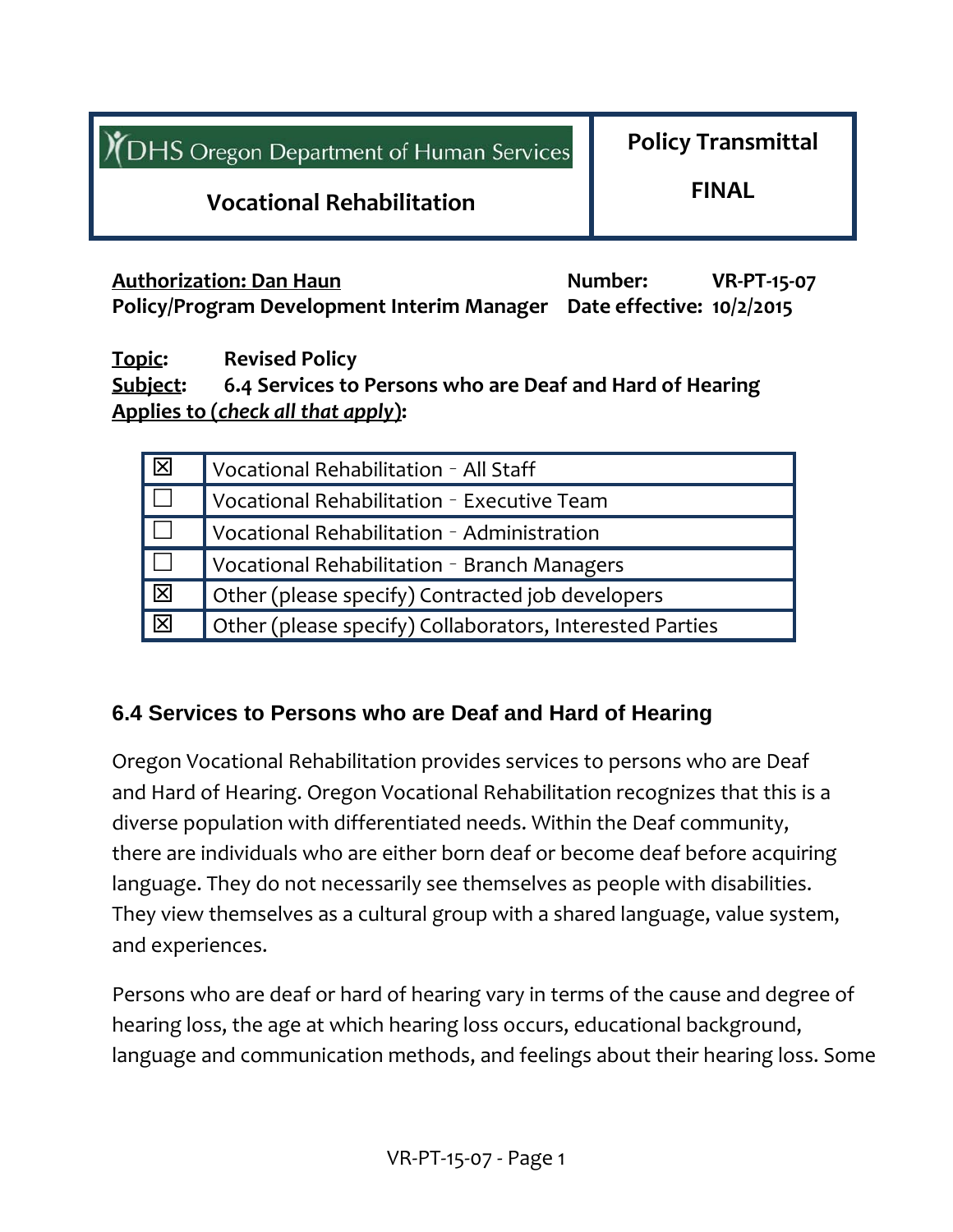identify themselves as a linguistic and cultural minority group while others see themselves as people with disabilities. In some cases, the primary disability identified may be a learning, speech or language, or developmental disability. Individualized service is crucial to successful service.

# **Policy**

# **Communication is Key**

Clear communication between the vocational rehabilitation counselor and the participant with a hearing loss is essential for successful vocational rehabilitation. Persons who are Deaf or Hard‐of‐Hearing have the right to clear and effective communication access in their environments. Providing communication access through appropriate accommodation better assures the participant is provided with the information needed to make informed choices and be active in the individual employment plan.

Counselors are committed to using the participant's preferred communication method. Counselors strive to develop a good understanding of the abilities and issues of participants who are deaf or hard of hearing to provide appropriate vocational rehabilitation services. Best practice guides service for this population so they can gain employment.

To assure appropriate communication, the program provides the participant with the appropriate service procedure or technology by qualified providers. Consideration of the participant's primary language is also essential. For some individuals the services of a certified American Sign Language interpreter or a team of certified sign language interpreters or a qualified transcriber are required. For others technology might be appropriate: an FM loop or video remote interpreting services may be appropriate. An important consideration when using technology is the need to maintain privacy and confidentiality. Thus, there may be a need to encrypt information if shared electronically (e.g., email or instant messaging).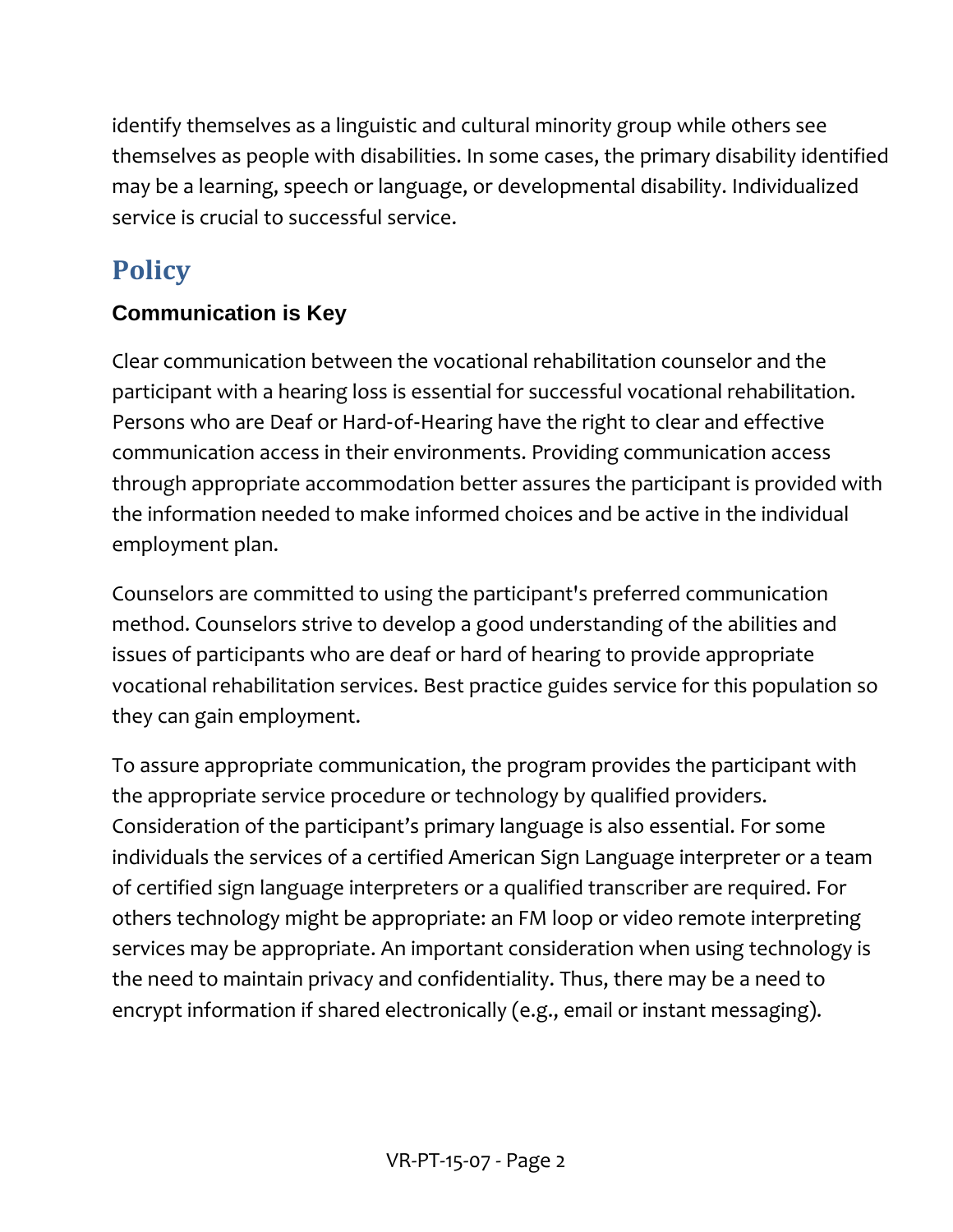# **Exception**

If the participant opts to use services that provided by nonqualified providers, this is an exception and documented in the participant file.

#### **Hearing Evaluations**

Referral to a licensed audiologist is required for the hearing evaluation. Oregon Vocational Rehabilitation staff will not use occupational hearing screening tests or hearing tests provided by Hearing Instrument Specialists (who hold the BC‐HIS credential). These tests are not comprehensive enough to determine functional loss and specific accommodation needs.

# **Participant Use of Comparable Benefits**

Federal regulations (34 CFR 361.5 and § 361.53) define "comparable services and benefits" as services and benefits that provide or pay for by other Federal, State, or local public agencies, by health insurance, or by employee benefits. The provision or payment may pay for all or a part of the service and benefits. Additionally, comparable services and benefits are available to the individual at the time needed to ensure the individual can progress toward and achieve the employment outcome in the participant's individualized plan for employment. The comparable services and benefits are equal to or match the services that the participant would otherwise receive from Oregon Vocational Rehabilitation. Some vocational rehabilitation services are exempt from comparable benefits. There are requirements for Oregon Vocational Rehabilitation to coordinate with other public agencies for comparable services and benefits. (Please see the Technical Assistance Guide ‐ TAG: Comparable Benefits ‐ for more complete information.)

It is the participant's responsibility, when eligible, to apply for and make appropriate use of any comparable benefits and services (see **Policy 1.8 Participant Responsibilities**). Further, the counselor must identify and secure comparable benefits. If benefits are not utilized, the counselor shall investigate and document all participant comparable benefits explored.